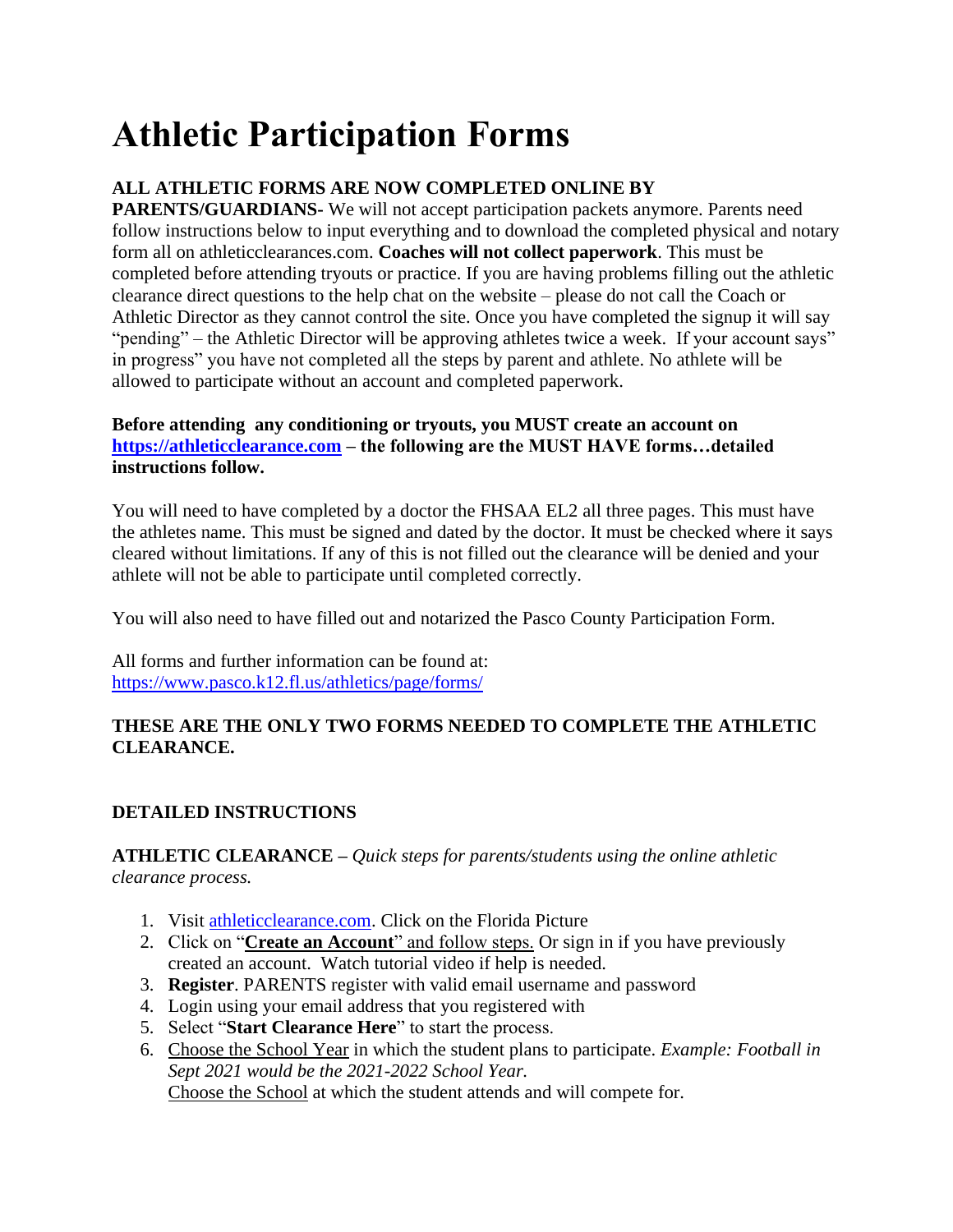Choose Sport. \*You can also "Add New Sport" if a multi-sport athlete. Electronic signatures will be applied to the additional sports/activities.

- 7. Complete all required fields for Student Information, Educational History, Medical History and Signature Forms. **(If you have gone through the AthleticClearance.com process before, you will select the Student and Parent/Guardian from the dropdown menu on those pages)**
- 8. Once you reach the **Confirmation Message** you have completed the process.
- 9. All of this data will be electronically filed with your school's athletic department for **review**. When the student has been **cleared for participation**, an email notification will be sent.

### **Online Athletic Clearance FAQ**

### What is my Username?

Your username is the email address that you registered with.

### Multiple Sports

On the first step of the process you have the ability to "Add New Sport". If you use this option, you fill out the clearance one time and it is applied to the sport selected. If you complete a clearance and come back at a later date to add a sport, you will "Start New Clearance" and then autofill student and parent information using the dropdown menus on those pages.

### Physicals

The physical form can be downloaded on Files page.

### Why haven't I been cleared?

Your school will review the information you have submitted and Clear, Clear for Practice or Deny your student for participation. You will receive an email when the student's status is updated.

#### My sport is not listed!

Please contact your school's athletic department and ask for your sport to be activated.

**ATHLETIC FEES**: There are no try-out fees. Once a student is selected for a team a fee will be due: \$70.00 for high school students; \$50.00 for middle school students. The fee for the second sport is \$40.00 for high schools; \$30.00 for middle schools. The total family fee (for the same school) is \$170.00 for high schools; \$125.00 for middle schools. The individual cap for high schools is \$110.00. The individual cap for middle schools is \$80.00. A student will not be allowed to dress out, participate in a game or be considered part of the team until the full fee is paid.

**NO Tryout Fee:** Students have three (3) days to pay fees after they make the team. No one will participate in game competition until fees have been paid. Please be aware that the participation fee does not guarantee playing time, only the opportunity to be on the team if selected.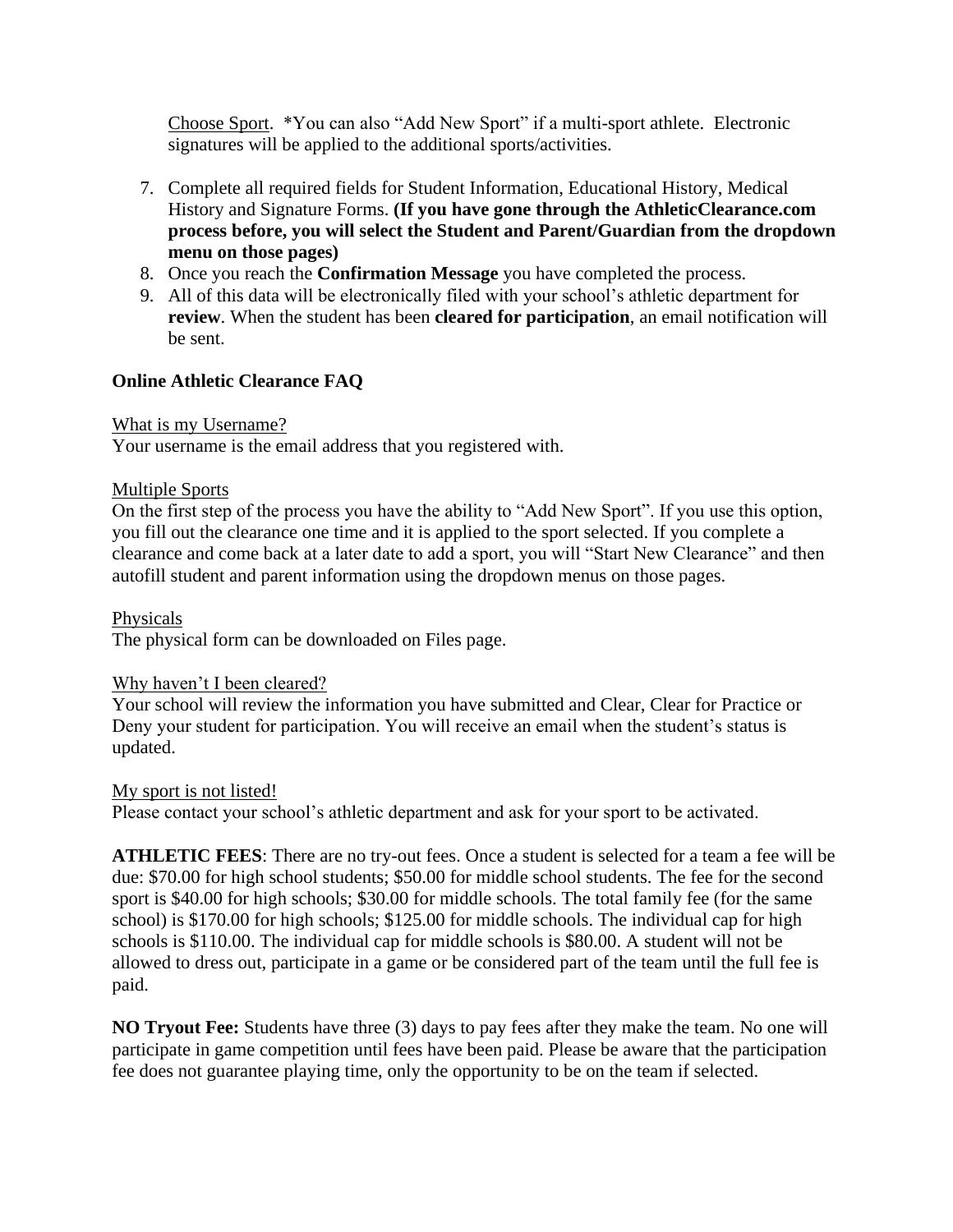

# **Pasco County Schools**

Kurt S. Browning, Superintendent of Schools 7227 Land O' Lakes Boulevard · Land O' Lakes, Florida 34638

 $\frac{1}{2}$ 

 $\bar{z}$ 

| <b>ATHLETIC PARTICIPATION FORM</b>                                                                                                                                                                                                                                                                                                                                                                                                                                                                                                                                                                                                                                                                                                                                                                                                                                                                                                                                                                                                                                                                                                                                                                                                                                                                                                                                                                   |
|------------------------------------------------------------------------------------------------------------------------------------------------------------------------------------------------------------------------------------------------------------------------------------------------------------------------------------------------------------------------------------------------------------------------------------------------------------------------------------------------------------------------------------------------------------------------------------------------------------------------------------------------------------------------------------------------------------------------------------------------------------------------------------------------------------------------------------------------------------------------------------------------------------------------------------------------------------------------------------------------------------------------------------------------------------------------------------------------------------------------------------------------------------------------------------------------------------------------------------------------------------------------------------------------------------------------------------------------------------------------------------------------------|
|                                                                                                                                                                                                                                                                                                                                                                                                                                                                                                                                                                                                                                                                                                                                                                                                                                                                                                                                                                                                                                                                                                                                                                                                                                                                                                                                                                                                      |
| STUDENT I.D.#:<br>GRADE LEVEL/SCHOOL YEAR:                                                                                                                                                                                                                                                                                                                                                                                                                                                                                                                                                                                                                                                                                                                                                                                                                                                                                                                                                                                                                                                                                                                                                                                                                                                                                                                                                           |
| Name of Student (As it appears on the student's birth certificate):                                                                                                                                                                                                                                                                                                                                                                                                                                                                                                                                                                                                                                                                                                                                                                                                                                                                                                                                                                                                                                                                                                                                                                                                                                                                                                                                  |
|                                                                                                                                                                                                                                                                                                                                                                                                                                                                                                                                                                                                                                                                                                                                                                                                                                                                                                                                                                                                                                                                                                                                                                                                                                                                                                                                                                                                      |
|                                                                                                                                                                                                                                                                                                                                                                                                                                                                                                                                                                                                                                                                                                                                                                                                                                                                                                                                                                                                                                                                                                                                                                                                                                                                                                                                                                                                      |
|                                                                                                                                                                                                                                                                                                                                                                                                                                                                                                                                                                                                                                                                                                                                                                                                                                                                                                                                                                                                                                                                                                                                                                                                                                                                                                                                                                                                      |
| EMERGENCY CONTACT:                                                                                                                                                                                                                                                                                                                                                                                                                                                                                                                                                                                                                                                                                                                                                                                                                                                                                                                                                                                                                                                                                                                                                                                                                                                                                                                                                                                   |
|                                                                                                                                                                                                                                                                                                                                                                                                                                                                                                                                                                                                                                                                                                                                                                                                                                                                                                                                                                                                                                                                                                                                                                                                                                                                                                                                                                                                      |
| FATHER/GUARDIAN: Management of the contract of the contract of the contract of the contract of the contract of                                                                                                                                                                                                                                                                                                                                                                                                                                                                                                                                                                                                                                                                                                                                                                                                                                                                                                                                                                                                                                                                                                                                                                                                                                                                                       |
| STREET/P.O. BOX CONTROLLER CITY/STATE/ZIP                                                                                                                                                                                                                                                                                                                                                                                                                                                                                                                                                                                                                                                                                                                                                                                                                                                                                                                                                                                                                                                                                                                                                                                                                                                                                                                                                            |
|                                                                                                                                                                                                                                                                                                                                                                                                                                                                                                                                                                                                                                                                                                                                                                                                                                                                                                                                                                                                                                                                                                                                                                                                                                                                                                                                                                                                      |
|                                                                                                                                                                                                                                                                                                                                                                                                                                                                                                                                                                                                                                                                                                                                                                                                                                                                                                                                                                                                                                                                                                                                                                                                                                                                                                                                                                                                      |
|                                                                                                                                                                                                                                                                                                                                                                                                                                                                                                                                                                                                                                                                                                                                                                                                                                                                                                                                                                                                                                                                                                                                                                                                                                                                                                                                                                                                      |
|                                                                                                                                                                                                                                                                                                                                                                                                                                                                                                                                                                                                                                                                                                                                                                                                                                                                                                                                                                                                                                                                                                                                                                                                                                                                                                                                                                                                      |
|                                                                                                                                                                                                                                                                                                                                                                                                                                                                                                                                                                                                                                                                                                                                                                                                                                                                                                                                                                                                                                                                                                                                                                                                                                                                                                                                                                                                      |
|                                                                                                                                                                                                                                                                                                                                                                                                                                                                                                                                                                                                                                                                                                                                                                                                                                                                                                                                                                                                                                                                                                                                                                                                                                                                                                                                                                                                      |
| Is the company or plan listed above considered a Health Maintenance Organization (HMO)? YES: _______ NO: _____                                                                                                                                                                                                                                                                                                                                                                                                                                                                                                                                                                                                                                                                                                                                                                                                                                                                                                                                                                                                                                                                                                                                                                                                                                                                                       |
| Participation in competitive athletics may result in severe injury, including paralysis or death. Improvements in equipment, medical treatment, and physical conditioning, as well<br>as rule changes, have reduced these risks, but it is impossible to totally climinate such occurrences from athletics.                                                                                                                                                                                                                                                                                                                                                                                                                                                                                                                                                                                                                                                                                                                                                                                                                                                                                                                                                                                                                                                                                          |
| PARENT STATEMENT: The undersigned parent(s)/guardian(s) gives consent for the athlete identified herein to travel with the team as a member on its trips. I/We, the<br>undersigned parent(s)/guardian(s) of the above-named student or above-named adult student, do hereby consent to the release of confidential educational records/data including,<br>but not limited to: student's name, date of birth, attendance, grades and such other confidential student data as is necessary for the determination of eligibility for participation in<br>activities regulated by FHSAA to FHSAA and its service provider Home Campus, Inc. and MaxPreps. The information shall be used solely for the purpose of determining and<br>reporting eligibility to participate in athletics. I/We further authorize the release of student transcripts by FHSAA and/or Home Campus to colleges/universities or their<br>representatives for recruiting purposes regarding the above-named or to the District School Board of Pasco County, Florida and its constituent schools. No other re-disclosure of<br>INSURANCE: The District School Board of Pasco County provides only secondary student athletic insurance coverage, but this IS NOT a guarantee of payment for medical<br>services. You may encounter certain out of-pocket expenses when your son or daughter is treated for accidental injuries. |
| BIRTH CERTIFICATE: Each athlete MUST present to the athletic director or coach a certified copy of a valid birth certificate. The copy will be returned.                                                                                                                                                                                                                                                                                                                                                                                                                                                                                                                                                                                                                                                                                                                                                                                                                                                                                                                                                                                                                                                                                                                                                                                                                                             |
| IN THE EVENT OF AN INJURY AND YOU CANNOT BE REACHED, DO YOU GIVE HIS/HER COACH PERMISSION TO HAVE YOUR<br>CHILD TREATED MEDICALLY? YES: _____ NO: _____                                                                                                                                                                                                                                                                                                                                                                                                                                                                                                                                                                                                                                                                                                                                                                                                                                                                                                                                                                                                                                                                                                                                                                                                                                              |
|                                                                                                                                                                                                                                                                                                                                                                                                                                                                                                                                                                                                                                                                                                                                                                                                                                                                                                                                                                                                                                                                                                                                                                                                                                                                                                                                                                                                      |
| STATE OF FLORIDA, COUNTY OF _______________The foregoing instrument was acknowledged before me via $\Box$ physical<br>presence OR $\Box$ online notarizations on this $\Box$ day of $\Box$ , 20 $\Box$ , by $\Box$ , $\Box$ $\Box$ , $\Box$ , who is personally                                                                                                                                                                                                                                                                                                                                                                                                                                                                                                                                                                                                                                                                                                                                                                                                                                                                                                                                                                                                                                                                                                                                      |
|                                                                                                                                                                                                                                                                                                                                                                                                                                                                                                                                                                                                                                                                                                                                                                                                                                                                                                                                                                                                                                                                                                                                                                                                                                                                                                                                                                                                      |
|                                                                                                                                                                                                                                                                                                                                                                                                                                                                                                                                                                                                                                                                                                                                                                                                                                                                                                                                                                                                                                                                                                                                                                                                                                                                                                                                                                                                      |
|                                                                                                                                                                                                                                                                                                                                                                                                                                                                                                                                                                                                                                                                                                                                                                                                                                                                                                                                                                                                                                                                                                                                                                                                                                                                                                                                                                                                      |
|                                                                                                                                                                                                                                                                                                                                                                                                                                                                                                                                                                                                                                                                                                                                                                                                                                                                                                                                                                                                                                                                                                                                                                                                                                                                                                                                                                                                      |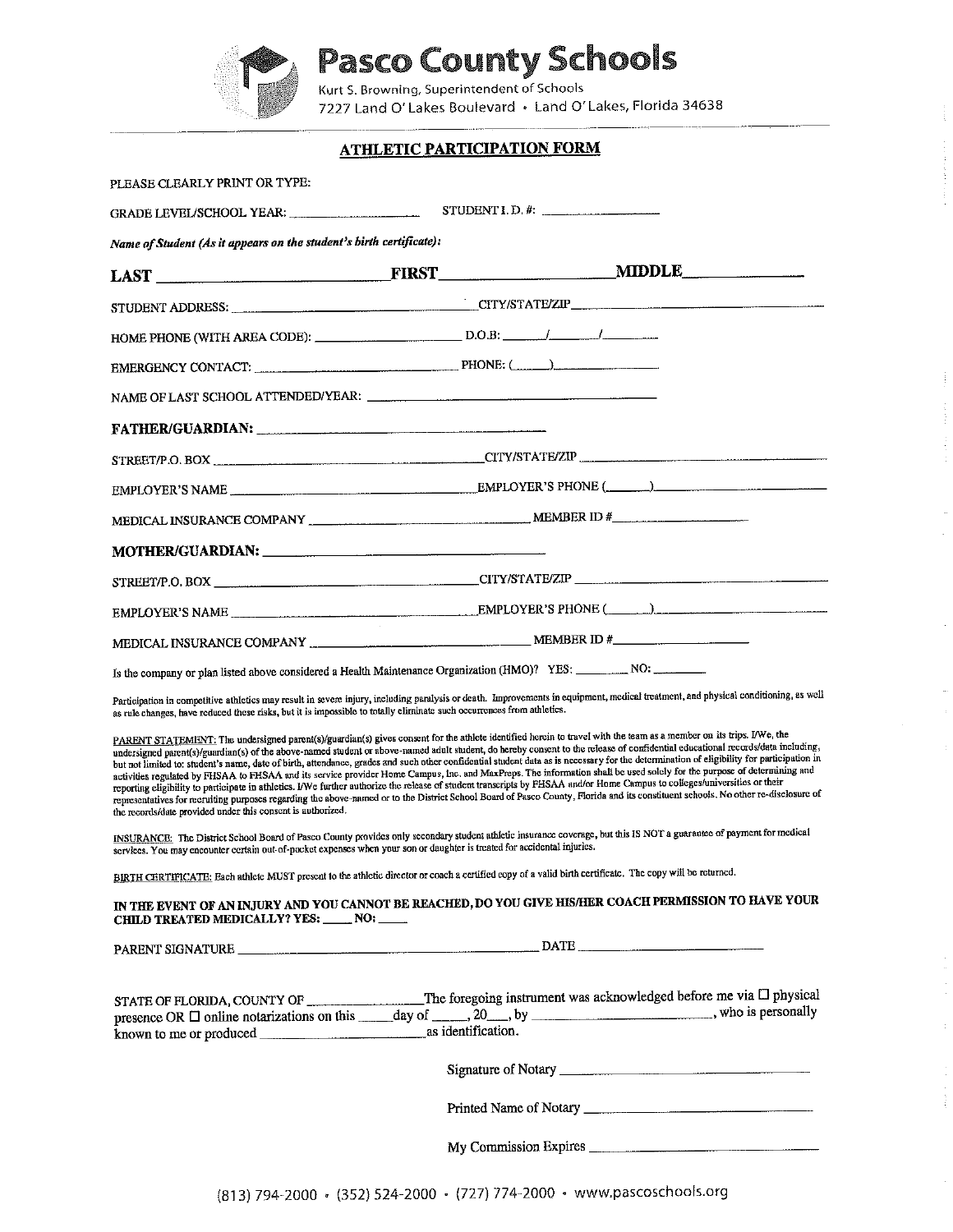

### Preparticipation Physical Evaluation (Page 1 of 3)

This completed form must be kept on file by the school. This form is valid for 365 calendar days from the date of the evaluation as written on page 2. This form is non-transferable; a change of schools during the validity period of this form will require page 1 of this form to be re-submitted.

#### Part 1. Student Information (to be completed by student or parent)

| Student's Name:                                             |               |                                                 |                 | Sex: Age: Date of Birth: / /                                                                                                                                                                                                   |  |
|-------------------------------------------------------------|---------------|-------------------------------------------------|-----------------|--------------------------------------------------------------------------------------------------------------------------------------------------------------------------------------------------------------------------------|--|
| School:<br><u> 1980 - Jan James Alexandro III (m. 1980)</u> |               |                                                 |                 |                                                                                                                                                                                                                                |  |
| Home Address:                                               |               |                                                 |                 | Home Phone: ( )                                                                                                                                                                                                                |  |
| Name of Parent/Guardian:                                    |               |                                                 |                 | E-mail: The contract of the contract of the contract of the contract of the contract of the contract of the contract of the contract of the contract of the contract of the contract of the contract of the contract of the co |  |
| Person to Contact in Case of Emergency:                     |               |                                                 |                 |                                                                                                                                                                                                                                |  |
| Relationship to Student:                                    | Home Phone: 6 | the contract of the contract of the contract of | Work Phone: ( ) | Cell Phone: ( )                                                                                                                                                                                                                |  |
| Personal/Family Physician.                                  |               |                                                 | City/State:     | Office Phone: (                                                                                                                                                                                                                |  |

### Part 2. Medical History (to be completed by student or parent). Explain "yes" answers below. Circle questions you don't know answers to.

| 1. Have you had a medical illness or injury since your last<br>check up or sports physical?<br>Do you have an ongoing chronic illness?<br>Have you ever been hospitalized overnight?<br>Have you ever had surgery?<br>Are you currently taking any prescription or non-<br>prescription (over-the-counter) medications or pills or<br>using an inhaler?<br>Have you ever taken any supplements or vitamins to<br>help you gain or lose weight or improve your<br>performance? |                                                                                                                                                                                                                                                                                                                                                                                                                                                                                                                                                                                                                                                                                                                                                                                                                                                                                                                                                                                                                                                                                                                                                                                                                                                    |                                                                    | 29.<br>30.                  | 26. Have you ever become ill from exercising in the heat?<br>27. Do you cough, wheeze or have trouble breathing during or after<br>activity?<br>28. Do you have asthma?<br>Do you have seasonal allergies that require medical treatment?<br>Do you use any special protective or corrective equipment or<br>medical devices that aren't usually used for your sport or position |                                                                                                                                                                                                                                                                                                                                                                                                                                                                                                                                                                                                                                                                                                                                                                                              |  |
|-------------------------------------------------------------------------------------------------------------------------------------------------------------------------------------------------------------------------------------------------------------------------------------------------------------------------------------------------------------------------------------------------------------------------------------------------------------------------------|----------------------------------------------------------------------------------------------------------------------------------------------------------------------------------------------------------------------------------------------------------------------------------------------------------------------------------------------------------------------------------------------------------------------------------------------------------------------------------------------------------------------------------------------------------------------------------------------------------------------------------------------------------------------------------------------------------------------------------------------------------------------------------------------------------------------------------------------------------------------------------------------------------------------------------------------------------------------------------------------------------------------------------------------------------------------------------------------------------------------------------------------------------------------------------------------------------------------------------------------------|--------------------------------------------------------------------|-----------------------------|----------------------------------------------------------------------------------------------------------------------------------------------------------------------------------------------------------------------------------------------------------------------------------------------------------------------------------------------------------------------------------|----------------------------------------------------------------------------------------------------------------------------------------------------------------------------------------------------------------------------------------------------------------------------------------------------------------------------------------------------------------------------------------------------------------------------------------------------------------------------------------------------------------------------------------------------------------------------------------------------------------------------------------------------------------------------------------------------------------------------------------------------------------------------------------------|--|
|                                                                                                                                                                                                                                                                                                                                                                                                                                                                               |                                                                                                                                                                                                                                                                                                                                                                                                                                                                                                                                                                                                                                                                                                                                                                                                                                                                                                                                                                                                                                                                                                                                                                                                                                                    |                                                                    |                             |                                                                                                                                                                                                                                                                                                                                                                                  |                                                                                                                                                                                                                                                                                                                                                                                                                                                                                                                                                                                                                                                                                                                                                                                              |  |
|                                                                                                                                                                                                                                                                                                                                                                                                                                                                               |                                                                                                                                                                                                                                                                                                                                                                                                                                                                                                                                                                                                                                                                                                                                                                                                                                                                                                                                                                                                                                                                                                                                                                                                                                                    |                                                                    |                             |                                                                                                                                                                                                                                                                                                                                                                                  |                                                                                                                                                                                                                                                                                                                                                                                                                                                                                                                                                                                                                                                                                                                                                                                              |  |
|                                                                                                                                                                                                                                                                                                                                                                                                                                                                               |                                                                                                                                                                                                                                                                                                                                                                                                                                                                                                                                                                                                                                                                                                                                                                                                                                                                                                                                                                                                                                                                                                                                                                                                                                                    |                                                                    |                             |                                                                                                                                                                                                                                                                                                                                                                                  |                                                                                                                                                                                                                                                                                                                                                                                                                                                                                                                                                                                                                                                                                                                                                                                              |  |
|                                                                                                                                                                                                                                                                                                                                                                                                                                                                               |                                                                                                                                                                                                                                                                                                                                                                                                                                                                                                                                                                                                                                                                                                                                                                                                                                                                                                                                                                                                                                                                                                                                                                                                                                                    |                                                                    |                             |                                                                                                                                                                                                                                                                                                                                                                                  |                                                                                                                                                                                                                                                                                                                                                                                                                                                                                                                                                                                                                                                                                                                                                                                              |  |
|                                                                                                                                                                                                                                                                                                                                                                                                                                                                               |                                                                                                                                                                                                                                                                                                                                                                                                                                                                                                                                                                                                                                                                                                                                                                                                                                                                                                                                                                                                                                                                                                                                                                                                                                                    |                                                                    |                             |                                                                                                                                                                                                                                                                                                                                                                                  |                                                                                                                                                                                                                                                                                                                                                                                                                                                                                                                                                                                                                                                                                                                                                                                              |  |
|                                                                                                                                                                                                                                                                                                                                                                                                                                                                               |                                                                                                                                                                                                                                                                                                                                                                                                                                                                                                                                                                                                                                                                                                                                                                                                                                                                                                                                                                                                                                                                                                                                                                                                                                                    |                                                                    |                             |                                                                                                                                                                                                                                                                                                                                                                                  |                                                                                                                                                                                                                                                                                                                                                                                                                                                                                                                                                                                                                                                                                                                                                                                              |  |
|                                                                                                                                                                                                                                                                                                                                                                                                                                                                               |                                                                                                                                                                                                                                                                                                                                                                                                                                                                                                                                                                                                                                                                                                                                                                                                                                                                                                                                                                                                                                                                                                                                                                                                                                                    |                                                                    |                             | (for example, knee brace, special neck roll, foot orthotics, shunt,                                                                                                                                                                                                                                                                                                              |                                                                                                                                                                                                                                                                                                                                                                                                                                                                                                                                                                                                                                                                                                                                                                                              |  |
|                                                                                                                                                                                                                                                                                                                                                                                                                                                                               |                                                                                                                                                                                                                                                                                                                                                                                                                                                                                                                                                                                                                                                                                                                                                                                                                                                                                                                                                                                                                                                                                                                                                                                                                                                    |                                                                    |                             | retainer on your teeth or hearing aid)?                                                                                                                                                                                                                                                                                                                                          |                                                                                                                                                                                                                                                                                                                                                                                                                                                                                                                                                                                                                                                                                                                                                                                              |  |
|                                                                                                                                                                                                                                                                                                                                                                                                                                                                               |                                                                                                                                                                                                                                                                                                                                                                                                                                                                                                                                                                                                                                                                                                                                                                                                                                                                                                                                                                                                                                                                                                                                                                                                                                                    |                                                                    |                             | 31. Have you had any problems with your eyes or vision?<br>32. Do you wear glasses, contacts or protective eyewear?                                                                                                                                                                                                                                                              |                                                                                                                                                                                                                                                                                                                                                                                                                                                                                                                                                                                                                                                                                                                                                                                              |  |
| 7. Do you have any allergies (for example, pollen, latex,                                                                                                                                                                                                                                                                                                                                                                                                                     |                                                                                                                                                                                                                                                                                                                                                                                                                                                                                                                                                                                                                                                                                                                                                                                                                                                                                                                                                                                                                                                                                                                                                                                                                                                    |                                                                    |                             | 33. Have you ever had a sprain, strain or swelling after injury?                                                                                                                                                                                                                                                                                                                 |                                                                                                                                                                                                                                                                                                                                                                                                                                                                                                                                                                                                                                                                                                                                                                                              |  |
| medicine, food or stinging insects)?                                                                                                                                                                                                                                                                                                                                                                                                                                          |                                                                                                                                                                                                                                                                                                                                                                                                                                                                                                                                                                                                                                                                                                                                                                                                                                                                                                                                                                                                                                                                                                                                                                                                                                                    |                                                                    | 34.                         | Have you broken or fractured any bones or dislocated any joints?                                                                                                                                                                                                                                                                                                                 |                                                                                                                                                                                                                                                                                                                                                                                                                                                                                                                                                                                                                                                                                                                                                                                              |  |
| 8. Have you ever had a rash or hives develop during or                                                                                                                                                                                                                                                                                                                                                                                                                        |                                                                                                                                                                                                                                                                                                                                                                                                                                                                                                                                                                                                                                                                                                                                                                                                                                                                                                                                                                                                                                                                                                                                                                                                                                                    |                                                                    | 35.                         | Have you had any other problems with pain or swelling in muscles,<br>tendons, bones or joints?                                                                                                                                                                                                                                                                                   |                                                                                                                                                                                                                                                                                                                                                                                                                                                                                                                                                                                                                                                                                                                                                                                              |  |
|                                                                                                                                                                                                                                                                                                                                                                                                                                                                               |                                                                                                                                                                                                                                                                                                                                                                                                                                                                                                                                                                                                                                                                                                                                                                                                                                                                                                                                                                                                                                                                                                                                                                                                                                                    |                                                                    |                             | If yes, check appropriate blank and explain below:                                                                                                                                                                                                                                                                                                                               |                                                                                                                                                                                                                                                                                                                                                                                                                                                                                                                                                                                                                                                                                                                                                                                              |  |
|                                                                                                                                                                                                                                                                                                                                                                                                                                                                               |                                                                                                                                                                                                                                                                                                                                                                                                                                                                                                                                                                                                                                                                                                                                                                                                                                                                                                                                                                                                                                                                                                                                                                                                                                                    |                                                                    |                             | Elbow<br>Hip<br>Head                                                                                                                                                                                                                                                                                                                                                             |                                                                                                                                                                                                                                                                                                                                                                                                                                                                                                                                                                                                                                                                                                                                                                                              |  |
|                                                                                                                                                                                                                                                                                                                                                                                                                                                                               |                                                                                                                                                                                                                                                                                                                                                                                                                                                                                                                                                                                                                                                                                                                                                                                                                                                                                                                                                                                                                                                                                                                                                                                                                                                    |                                                                    |                             | Forearm<br>Neck                                                                                                                                                                                                                                                                                                                                                                  |                                                                                                                                                                                                                                                                                                                                                                                                                                                                                                                                                                                                                                                                                                                                                                                              |  |
|                                                                                                                                                                                                                                                                                                                                                                                                                                                                               |                                                                                                                                                                                                                                                                                                                                                                                                                                                                                                                                                                                                                                                                                                                                                                                                                                                                                                                                                                                                                                                                                                                                                                                                                                                    |                                                                    |                             | Back                                                                                                                                                                                                                                                                                                                                                                             |                                                                                                                                                                                                                                                                                                                                                                                                                                                                                                                                                                                                                                                                                                                                                                                              |  |
|                                                                                                                                                                                                                                                                                                                                                                                                                                                                               |                                                                                                                                                                                                                                                                                                                                                                                                                                                                                                                                                                                                                                                                                                                                                                                                                                                                                                                                                                                                                                                                                                                                                                                                                                                    |                                                                    |                             |                                                                                                                                                                                                                                                                                                                                                                                  |                                                                                                                                                                                                                                                                                                                                                                                                                                                                                                                                                                                                                                                                                                                                                                                              |  |
|                                                                                                                                                                                                                                                                                                                                                                                                                                                                               |                                                                                                                                                                                                                                                                                                                                                                                                                                                                                                                                                                                                                                                                                                                                                                                                                                                                                                                                                                                                                                                                                                                                                                                                                                                    |                                                                    |                             | Foot                                                                                                                                                                                                                                                                                                                                                                             |                                                                                                                                                                                                                                                                                                                                                                                                                                                                                                                                                                                                                                                                                                                                                                                              |  |
|                                                                                                                                                                                                                                                                                                                                                                                                                                                                               |                                                                                                                                                                                                                                                                                                                                                                                                                                                                                                                                                                                                                                                                                                                                                                                                                                                                                                                                                                                                                                                                                                                                                                                                                                                    |                                                                    |                             |                                                                                                                                                                                                                                                                                                                                                                                  |                                                                                                                                                                                                                                                                                                                                                                                                                                                                                                                                                                                                                                                                                                                                                                                              |  |
|                                                                                                                                                                                                                                                                                                                                                                                                                                                                               |                                                                                                                                                                                                                                                                                                                                                                                                                                                                                                                                                                                                                                                                                                                                                                                                                                                                                                                                                                                                                                                                                                                                                                                                                                                    |                                                                    |                             |                                                                                                                                                                                                                                                                                                                                                                                  |                                                                                                                                                                                                                                                                                                                                                                                                                                                                                                                                                                                                                                                                                                                                                                                              |  |
|                                                                                                                                                                                                                                                                                                                                                                                                                                                                               |                                                                                                                                                                                                                                                                                                                                                                                                                                                                                                                                                                                                                                                                                                                                                                                                                                                                                                                                                                                                                                                                                                                                                                                                                                                    |                                                                    |                             |                                                                                                                                                                                                                                                                                                                                                                                  |                                                                                                                                                                                                                                                                                                                                                                                                                                                                                                                                                                                                                                                                                                                                                                                              |  |
|                                                                                                                                                                                                                                                                                                                                                                                                                                                                               |                                                                                                                                                                                                                                                                                                                                                                                                                                                                                                                                                                                                                                                                                                                                                                                                                                                                                                                                                                                                                                                                                                                                                                                                                                                    |                                                                    |                             |                                                                                                                                                                                                                                                                                                                                                                                  |                                                                                                                                                                                                                                                                                                                                                                                                                                                                                                                                                                                                                                                                                                                                                                                              |  |
|                                                                                                                                                                                                                                                                                                                                                                                                                                                                               |                                                                                                                                                                                                                                                                                                                                                                                                                                                                                                                                                                                                                                                                                                                                                                                                                                                                                                                                                                                                                                                                                                                                                                                                                                                    |                                                                    | 39.                         | Have you ever been diagnosed with sickle cell anemia?                                                                                                                                                                                                                                                                                                                            |                                                                                                                                                                                                                                                                                                                                                                                                                                                                                                                                                                                                                                                                                                                                                                                              |  |
|                                                                                                                                                                                                                                                                                                                                                                                                                                                                               |                                                                                                                                                                                                                                                                                                                                                                                                                                                                                                                                                                                                                                                                                                                                                                                                                                                                                                                                                                                                                                                                                                                                                                                                                                                    |                                                                    | 40.                         |                                                                                                                                                                                                                                                                                                                                                                                  |                                                                                                                                                                                                                                                                                                                                                                                                                                                                                                                                                                                                                                                                                                                                                                                              |  |
|                                                                                                                                                                                                                                                                                                                                                                                                                                                                               |                                                                                                                                                                                                                                                                                                                                                                                                                                                                                                                                                                                                                                                                                                                                                                                                                                                                                                                                                                                                                                                                                                                                                                                                                                                    |                                                                    | 41.                         |                                                                                                                                                                                                                                                                                                                                                                                  |                                                                                                                                                                                                                                                                                                                                                                                                                                                                                                                                                                                                                                                                                                                                                                                              |  |
|                                                                                                                                                                                                                                                                                                                                                                                                                                                                               |                                                                                                                                                                                                                                                                                                                                                                                                                                                                                                                                                                                                                                                                                                                                                                                                                                                                                                                                                                                                                                                                                                                                                                                                                                                    |                                                                    |                             | Measles:                                                                                                                                                                                                                                                                                                                                                                         |                                                                                                                                                                                                                                                                                                                                                                                                                                                                                                                                                                                                                                                                                                                                                                                              |  |
|                                                                                                                                                                                                                                                                                                                                                                                                                                                                               |                                                                                                                                                                                                                                                                                                                                                                                                                                                                                                                                                                                                                                                                                                                                                                                                                                                                                                                                                                                                                                                                                                                                                                                                                                                    |                                                                    |                             | Hepatitus B: ______________                                                                                                                                                                                                                                                                                                                                                      |                                                                                                                                                                                                                                                                                                                                                                                                                                                                                                                                                                                                                                                                                                                                                                                              |  |
|                                                                                                                                                                                                                                                                                                                                                                                                                                                                               |                                                                                                                                                                                                                                                                                                                                                                                                                                                                                                                                                                                                                                                                                                                                                                                                                                                                                                                                                                                                                                                                                                                                                                                                                                                    |                                                                    |                             |                                                                                                                                                                                                                                                                                                                                                                                  |                                                                                                                                                                                                                                                                                                                                                                                                                                                                                                                                                                                                                                                                                                                                                                                              |  |
|                                                                                                                                                                                                                                                                                                                                                                                                                                                                               |                                                                                                                                                                                                                                                                                                                                                                                                                                                                                                                                                                                                                                                                                                                                                                                                                                                                                                                                                                                                                                                                                                                                                                                                                                                    |                                                                    |                             |                                                                                                                                                                                                                                                                                                                                                                                  |                                                                                                                                                                                                                                                                                                                                                                                                                                                                                                                                                                                                                                                                                                                                                                                              |  |
|                                                                                                                                                                                                                                                                                                                                                                                                                                                                               |                                                                                                                                                                                                                                                                                                                                                                                                                                                                                                                                                                                                                                                                                                                                                                                                                                                                                                                                                                                                                                                                                                                                                                                                                                                    |                                                                    |                             |                                                                                                                                                                                                                                                                                                                                                                                  |                                                                                                                                                                                                                                                                                                                                                                                                                                                                                                                                                                                                                                                                                                                                                                                              |  |
|                                                                                                                                                                                                                                                                                                                                                                                                                                                                               |                                                                                                                                                                                                                                                                                                                                                                                                                                                                                                                                                                                                                                                                                                                                                                                                                                                                                                                                                                                                                                                                                                                                                                                                                                                    |                                                                    |                             |                                                                                                                                                                                                                                                                                                                                                                                  |                                                                                                                                                                                                                                                                                                                                                                                                                                                                                                                                                                                                                                                                                                                                                                                              |  |
|                                                                                                                                                                                                                                                                                                                                                                                                                                                                               |                                                                                                                                                                                                                                                                                                                                                                                                                                                                                                                                                                                                                                                                                                                                                                                                                                                                                                                                                                                                                                                                                                                                                                                                                                                    |                                                                    |                             | the start of another?                                                                                                                                                                                                                                                                                                                                                            |                                                                                                                                                                                                                                                                                                                                                                                                                                                                                                                                                                                                                                                                                                                                                                                              |  |
|                                                                                                                                                                                                                                                                                                                                                                                                                                                                               |                                                                                                                                                                                                                                                                                                                                                                                                                                                                                                                                                                                                                                                                                                                                                                                                                                                                                                                                                                                                                                                                                                                                                                                                                                                    |                                                                    |                             |                                                                                                                                                                                                                                                                                                                                                                                  |                                                                                                                                                                                                                                                                                                                                                                                                                                                                                                                                                                                                                                                                                                                                                                                              |  |
|                                                                                                                                                                                                                                                                                                                                                                                                                                                                               |                                                                                                                                                                                                                                                                                                                                                                                                                                                                                                                                                                                                                                                                                                                                                                                                                                                                                                                                                                                                                                                                                                                                                                                                                                                    |                                                                    |                             |                                                                                                                                                                                                                                                                                                                                                                                  |                                                                                                                                                                                                                                                                                                                                                                                                                                                                                                                                                                                                                                                                                                                                                                                              |  |
|                                                                                                                                                                                                                                                                                                                                                                                                                                                                               |                                                                                                                                                                                                                                                                                                                                                                                                                                                                                                                                                                                                                                                                                                                                                                                                                                                                                                                                                                                                                                                                                                                                                                                                                                                    |                                                                    |                             |                                                                                                                                                                                                                                                                                                                                                                                  |                                                                                                                                                                                                                                                                                                                                                                                                                                                                                                                                                                                                                                                                                                                                                                                              |  |
|                                                                                                                                                                                                                                                                                                                                                                                                                                                                               | after exercise?<br>9. Have you ever passed out during or after exercise?<br>10. Have you ever been dizzy during or after exercise?<br>11. Have you ever had chest pain during or after exercise?<br>12. Do you get tired more quickly than your friends do<br>during exercise?<br>13. Have you ever had racing of your heart or skipped<br>heartbeats?<br>14. Have you had high blood pressure or high cholesterol?<br>15. Have you ever been told you have a heart murmur?<br>16. Has any family member or relative died of heart<br>problems or sudden death before age 50?<br>17. Have you had a severe viral infection (for example,<br>myocarditis or mononucleosis) within the last month?<br>18. Has a physician ever denied or restricted your<br>participation in sports for any heart problems?<br>19. Do you have any current skin problems (for example,<br>20. Have you ever had a head injury or concussion?<br>21. Have you ever been knocked out, become unconscious<br>or lost your memory?<br>22. Have you ever had a seizure?<br>23. Do you have frequent or severe headaches?<br>24. Have you ever had numbness or tingling in your arms,<br>hands, legs or feet?<br>25. Have you ever had a stinger, burner or pinched nerve? | itching, rashes, acne, warts, fungus, blisters or pressure sores)? | Explain "Yes" answers here: |                                                                                                                                                                                                                                                                                                                                                                                  | $m$ Thigh<br>Knee<br>Wrist<br>Shin/Calf<br>Hand<br>Chest<br>__Ankle<br>$\frac{1}{2}$ Finger<br>Shoulder<br>Upper Arm<br>36. Do you want to weigh more or less than you do now?<br>37. Do you lose weight regularly to meet weight requirements for your<br>sport?<br>38. Do you feel stressed out?<br>Have you ever been diagnosed with having the sickle cell trait?<br>Record the dates of your most recent immunizations (shots) for:<br>Tetanus:<br><b>FEMALES ONLY (optional)</b><br>42. When was your first menstrual period?<br>When was your most recent menstrual period?<br>43.<br>44. How much time do you usually have from the start of one period to<br>45. How many periods have you had in the last year?<br>46. What was the longest time between periods in the last year? |  |

We hereby state, to the best of our knowledge, that our answers to the above questions are complete and correct. In addition to the routine medical evaluation required by s 1006.20, Florida Statutes, and FHSAA Bylaw 9.7, we understand and acknowledge that we are hereby advised that the student should undergo a cardiovascular assessment, which may include such diagnostic tests as electrocardiogram (EKG), echocardiogram (ECG) and/or cardio stress test.



 $V_{00}$  No.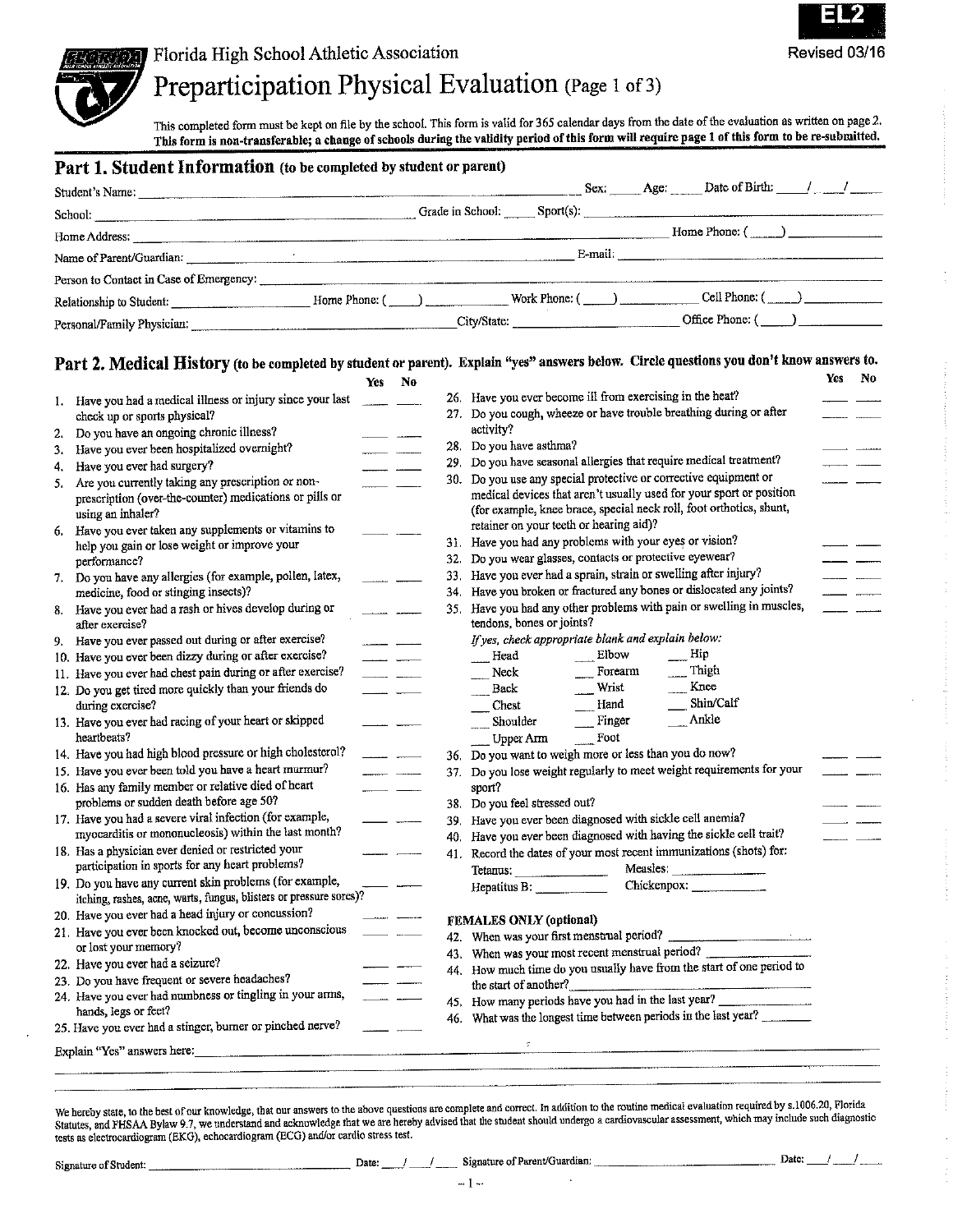

Florida High School Athletic Association

# Preparticipation Physical Evaluation (Page 2 of 3)

This completed form must be kept on file by the school. This form is valid for 365 calendar days from the date of the evaluation as written on page 2. This form is non-transferable; a change of schools during the validity period of this form will require page 1 of this form to be re-submitted.

#### Part 3. Physical Examination (to be completed by licensed physician, licensed osteopathic physician, licensed chiropractic physician, licensed physician assistant or certified advanced registered nurse practitioner). Date of Birth: Student's Name: % Body Fat (optional): Weight: Height: Hearing: right: P \_\_\_\_\_\_ F \_\_\_\_\_ left: P \_ \_\_\_ F \_\_\_ Temperature: Unequal Corrected: Yes No Pupils: Equal Left 20/ Visual Acuity: Right 20/ INITIALS\* ABNORMAL FINDINGS **NORMAL FINDINGS**  $\mathbf{r}$ MEDICAL 1. Appearance 2. Eyes/Ears/Nose/Throat 3. Lymph Nodes Heart  $4.$ Pulses 5. 6. Lungs 7. Abdomen Genitalia (males only) 8. 9. Skin MUSCULOSKELETAL 10 Neck 11. Back 12. Shoulder/Arm 13. Elbow/Forearm 14. Wrist/Hand 15. Hip/Thigh 16. Knee 17. Leg/Ankle 18. Foot

\* - station-based examination only

### ASSESSMENT OF EXAMINING PHYSICIAN/PHYSICIAN ASSISTANT/NURSE PRACTITIONER.

I hereby certify that each examination listed above was performed by myself or an individual under my direct supervision with the following conclusion(s):

| Cleared without limitation                                                                                                                                                                                                     |                                                                                                                                                                                                                                |         |  |
|--------------------------------------------------------------------------------------------------------------------------------------------------------------------------------------------------------------------------------|--------------------------------------------------------------------------------------------------------------------------------------------------------------------------------------------------------------------------------|---------|--|
|                                                                                                                                                                                                                                | Diagnosis: 2008. Communication of the contract of the contract of the contract of the contract of the contract of the contract of the contract of the contract of the contract of the contract of the contract of the contract |         |  |
|                                                                                                                                                                                                                                |                                                                                                                                                                                                                                |         |  |
|                                                                                                                                                                                                                                |                                                                                                                                                                                                                                |         |  |
| Not cleared for:                                                                                                                                                                                                               |                                                                                                                                                                                                                                | Reason: |  |
|                                                                                                                                                                                                                                |                                                                                                                                                                                                                                |         |  |
| Cleared after completing evaluation/rehabilitation for:                                                                                                                                                                        |                                                                                                                                                                                                                                |         |  |
| Referred to entertainment of the contract of the contract of the contract of the contract of the contract of the contract of the contract of the contract of the contract of the contract of the contract of the contract of t |                                                                                                                                                                                                                                |         |  |
|                                                                                                                                                                                                                                |                                                                                                                                                                                                                                |         |  |
| Recommendations:                                                                                                                                                                                                               |                                                                                                                                                                                                                                |         |  |
| Name of Physician/Physician Assistant/Nurse Practitioner (print):                                                                                                                                                              |                                                                                                                                                                                                                                | Date:   |  |
| Address: and the contract of the contract of the contract of the contract of the contract of the contract of the contract of the contract of the contract of the contract of the contract of the contract of the contract of t |                                                                                                                                                                                                                                |         |  |